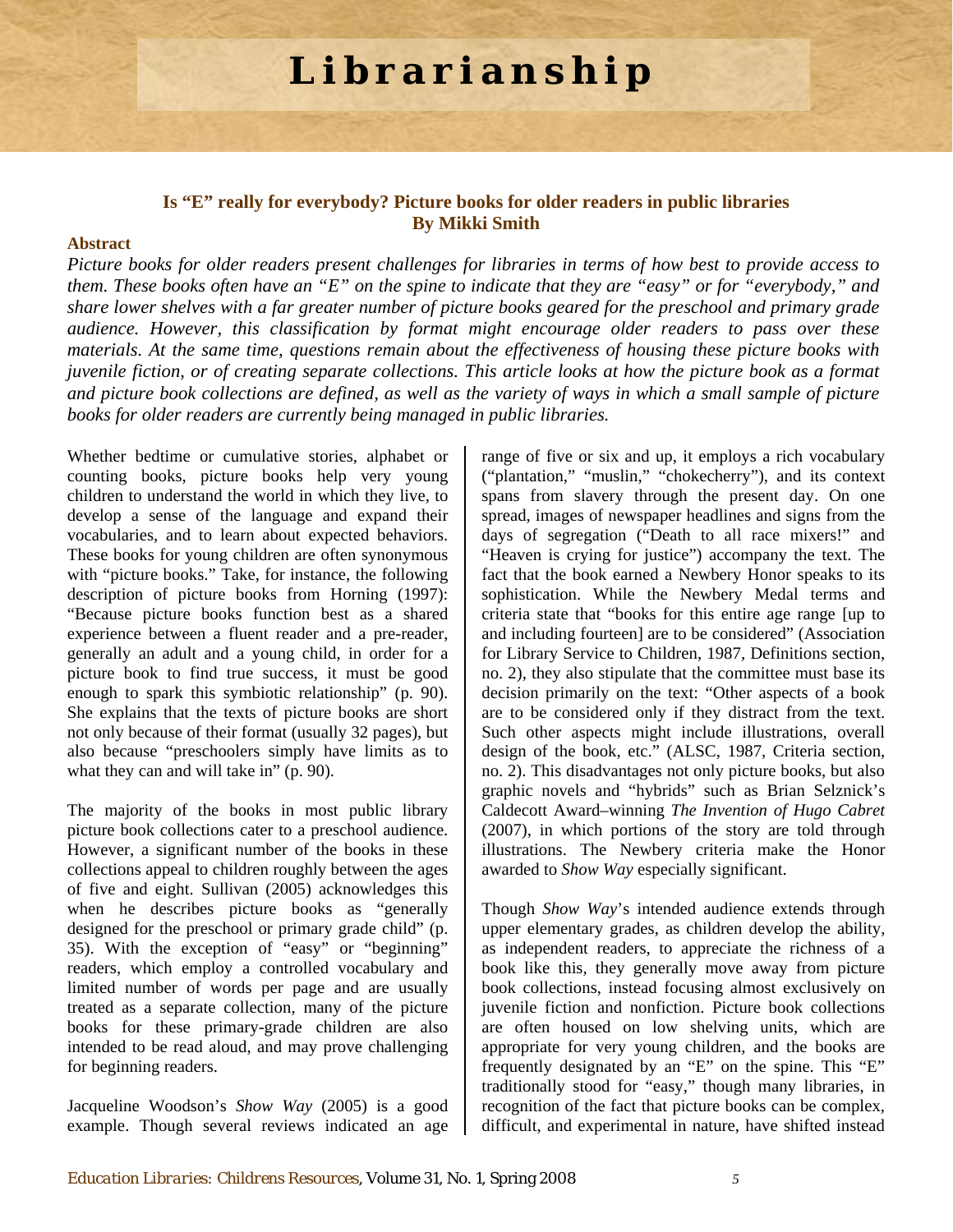to the idea that "E" is for "everybody." Although "everybody" is preferable to "easy" as a descriptor for picture book collections, it could also be interpreted as the equivalent of a "G" movie rating (for "general audiences"), suggesting that the materials are suitable for the very young. This interpretation among older children could reinforce the notion that picture books are "babyish." Wolfenbarger & Sipe (2007) suggest: "While [the separation of picture books in this way] is a logistic and accepted solution in some libraries, it often creates a barrier that upper elementary and middle school students won't cross" (p. 278).

This is not to suggest that older children will never self-select materials in the picture book format: biographies, folktales, books of poetry, and other works classified in nonfiction collections seem to hold

their own against books in other formats with similar themes. Several titles by Peter Sís fall into this category, for instance, his picture book biography of Charles Darwin, *Tree of Life* (2003), or his picture book biography of Galileo Galilei, *Starry Messenger* (1996). Juvenile nonfiction books are published in a wide variety of sizes, and the taller shelving units are generally set up to

accommodate this variation. Picture books in these collections, then, can blend in with other oversized books. In juvenile fiction collections, another place where picture books for older readers are often found, picture books do not fare as well; there, these picture books must often rest on their fore-edges, so they stick out beyond the front edge of the shelves. Anecdotal evidence suggests that this, too, might create a barrier for older children, and that a few picture books for older readers scattered throughout a larger juvenile fiction collection will not circulate as well as either chapter books or other picture books.

Given the massive popularity of graphic novels and comics in libraries, the idea that picture books which have been described as "the integration of visual and verbal art" (Bishop and Hickman, 1992, p.  $2$ ) should have great appeal for older readers does not seem far-fetched. As Henry and Simpson (2001), advocates for picture books for older readers, explain: "The present generation of students has come of age surrounded by visual stimuli. They regularly watch

television, play video games, and use computers with increasingly sophisticated graphics. Picture books are a natural for them, combining text and pictures in ways that make the story clearer and more fun to read" (p. 23). While these books may be a "natural" fit in theory, in practice, outside of curriculum connections made in the schools, picture books for older readers are frequently missed or passed over by the very audience that could appreciate these books the most. This raises questions about how libraries can increase access to these materials and promote their use and enjoyment among older readers.

Here, the intent is to look at how picture books and picture book collections are defined, not by their intended audience, but by those institutions charged with their collection. Studies are needed on older children's perceptions of picture books; the relationship, if any,

between picture books and graphic novels among older children; and the extent to which the location of a book in the library influences an older child's willingness to check it out. These could enable libraries to make more informed decisions about how to provide the best access to picture books for older readers. Currently, a persuasive body of literature exists regarding the benefits of using picture books with older students in the producing more and more picture books in which the concept or the subject or the length of the text

were not meant for Preschoolers. Sometimes we put these books in with the chapter books and they never got checked out. Sometimes we put them in the picture book bins and worried about them. Sometimes they were placed in the non-fiction and then nobody found them. Librarians throughout the Pacific Northwest have told me that they made a separate section in their children's room for these books. We have decided to follow their lead. *~ Juneau Public Libraries website, 2008* 

Over the last few years, publishers have been

classroom, along with a wealth of articles describing effective ways to engage students through picture books; however, in public libraries, the same opportunities do not exist, so the placement of these books in library collections takes on greater importance, as does the knowledge of library staff about these titles, so that these books might be integrated into library programs, booklists, and regular reader's advisory.

What does the "picture book format" mean? Galda and Cullinan (2005) explain that picture books "tell a story, present a poem, or develop an understanding of a concept through a unique combination of text and art.... The content of picture books may be realistic, historical, factual, or fanciful; the format defines this genre" (p. 8). They add to their definition that, in picture books, "the illustrations are as important as the text in the creation of meaning — sometimes even more important" (p. 29). Ammon (1996) writes: "Common characteristics shared by most picture books include length (most are 32 pages long, but they can very from 24 to 64) and format (pictures usually fill the page space and generally the text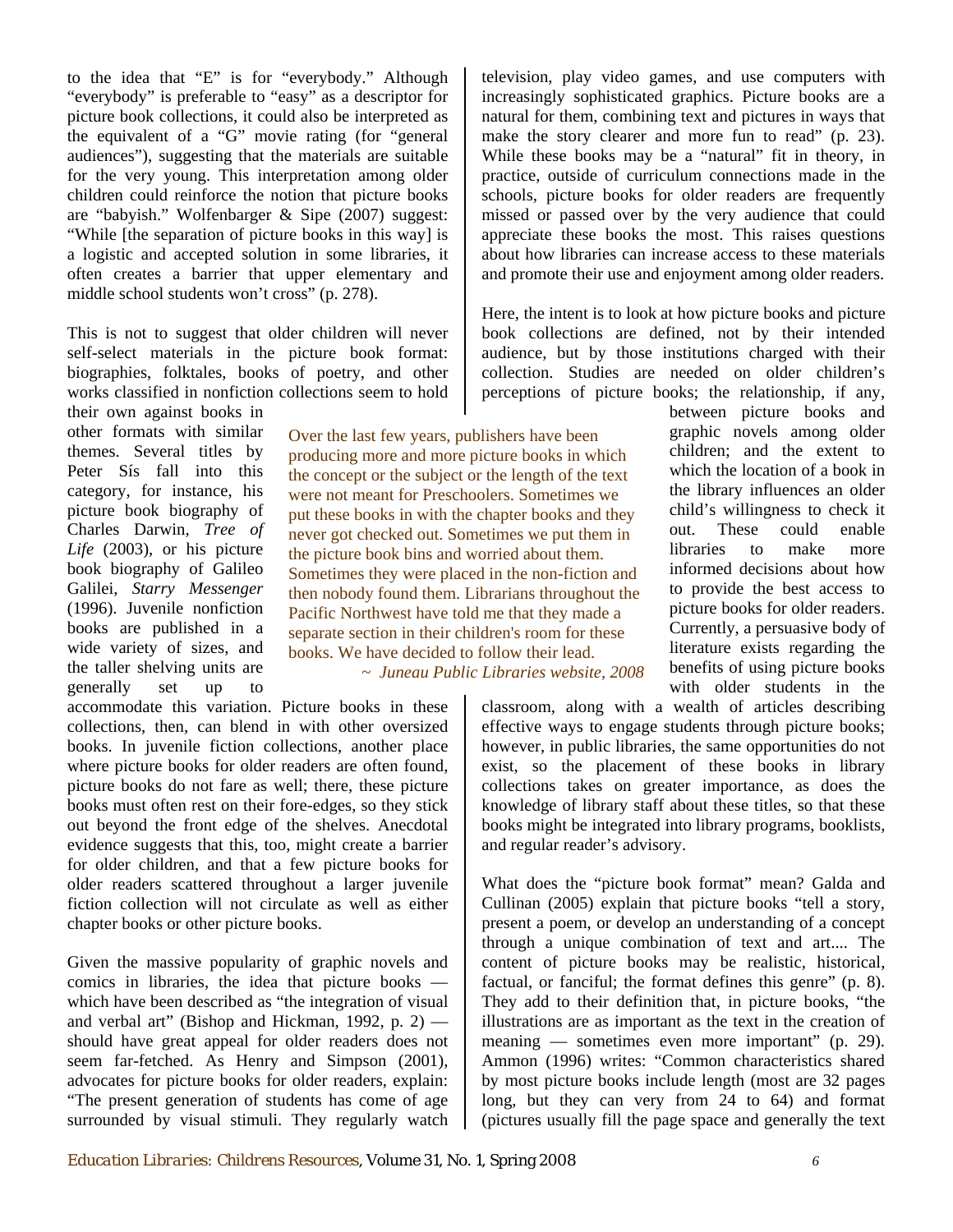is brief). This marriage of words and pictures makes the book complete" (p. x). These descriptions allow for a wide range of materials to be considered "picture books."

Sís's most recent effort, *The Wall* (2007), which was both a Caldecott Honor Book and winner of the Robert F. Sibert Informational Book Medal in 2008, uses the picture book format. *Voice of Youth Advocates* (*VOYA*) reviewed *The Wall* with a suggested age range of eleven to fifteen (Beach, 2007). Wendy Lukehart (2007), in her review for *School Library Journal*, wrote that the book's themes "will resonate with teens" (p. 140). *Horn Book* (2007) indicated an intermediate, middle school, and high school audience (p. 13). This raises questions about where the book is most appropriately located in public libraries. To place the book in a juvenile collection that serves children through the elementary grades might mean that the potential teen audience will never see it.

Table 1 looks at the holdings of nine libraries in terms of thirteen picture books for older readers, including *The Wall*. Each of these titles, with the exception of David Macaulay's *Black and White*, received a review with a suggested age range of grade three or higher from at least one of the following review sources: *Booklist*, *School Library Journal*, *Horn Book*, *VOYA*, or *CCBC Choices*. (*CCBC Choices* suggested *Black and White* for ages 4-12, and the title is frequently mentioned on bibliographies of picture books for older readers.) The libraries were chosen for a number of reasons. The Canton Public Library in Michigan was chosen because it has an "illustrated fiction" section that includes many of the titles examined here, and this promised to provide a useful contrast to libraries with traditional picture book, juvenile fiction, and juvenile nonfiction collections. Duluth, Kenton County, Monterey, Racine, Urbandale, and Iowa City all have collection development and/or selection policies online for reference, though in some cases, the policies were too general to merit individual mention here. There was also immediate access to the collections of the Iowa City Public Library, which is where many of these picture books were checked out directly. The Des Moines Public Library is the largest library system represented (the only library with a service population of more than 200,000), while Worthington rounded out another of the service population categories. Of the nine libraries, three have service populations between 29,000 and 59,999; three have service populations between 60,000 and 89,999; and three have service populations greater than 90,000. (Service population data came from the Library Statistics Program, U.S.

Department of Education. Institute of Education Sciences, National Center for Education Statistics.) The purpose in looking at where specific libraries have chosen to place specific titles is not to question these decisions, as they are undoubtedly sound in the context of those communities and collections, but rather to provide a snapshot of what is happening in libraries as this eclectic group of picture books pushes the boundaries of a genre traditionally defined by format (Galda & Cullinan, 2005). It is likely that any small sample of public libraries in the country drawn from those with youth collections of a decent size would yield similar findings.

### (See Table 1 on page 12: *Sample of holdings and locations for picture books for older readers as of early February, 2008*)

In library systems with branches, only the holdings of the branch specified are considered here. "N/A" means that a title is not held in a library or branch collection. Though the designations of "E" and "Picture Book" are, in practice, synonymous, the form is kept closest to its appearance in that library's online catalog, since one could argue that the choice of designation is significant ("easy" or "everybody" for "E," which implies content, vs. "Picture Book," which describes the format). The Duluth Public Library, however, gives a location of "Picture book bins" for its picture book collection, but assigns a call number beginning with "J" rather than "E" to items (*Pink and Say*, for instance has the call number "J Polacco"); for this reason, "Picture Book" is used rather than "E" in this case. Their chapter books are given a call number of "Juv Fic," as are the picture books placed in this collection, so they are designated "Juvenile Fiction" in the table. Note that some libraries have opted to indicate a picture book's "older reader" appeal with a special spine label, similar to genre labels, though this indicator might not be replicated in the online bibliographic record. It is possible, then, that such indicators exist on the physical items at libraries represented in Table 1, though no evidence of this practice was found on their Web sites or in their catalogs.

A look at these nine public libraries revealed that, of the seven libraries that owned *The Wall* at the time of this writing, all chose to place the book within their juvenile nonfiction collections. Several of these libraries clearly define these collections to include books for middle school and, in fewer cases, high school students, so the potential older audience for the book should find it where they are accustomed to browsing nonfiction. Other libraries have both a juvenile and young adult nonfiction collection, so, depending on the layout of the library (if the children's materials are in a different room than young adult and adult materials, for instance), the juvenile location might prevent teens from spotting the book while browsing, and inhibit them from looking for it on the shelves if the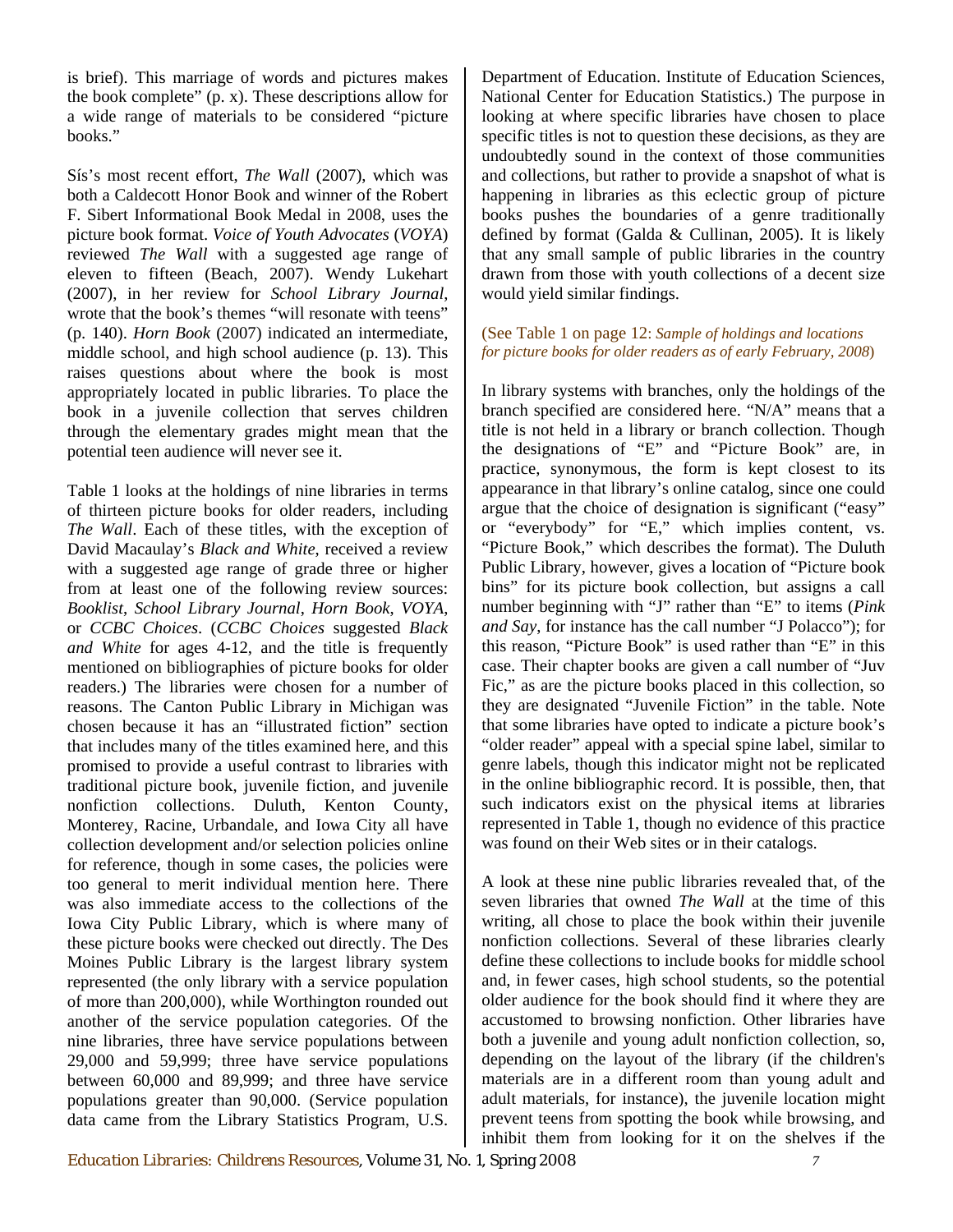record is retrieved in a catalog search. For example, on the "Children's Room Collections" page of the Iowa City Public Library (ICPL) Web site, the juvenile nonfiction section is described as "information books for preschool through fourth grade. Non-fiction for fifth- to eighth-grade is interfiled with adult non-fiction shelved on the second floor" (ICPL, 2008, Non-fiction section).

The question raised for libraries with juvenile nonfiction collections that serve children in the elementary grades is how to ensure that teens who might be interested in juvenile nonfiction books such as *The Wall*, either for their subject matter, their artwork, or the interplay of the two, actually come across them, since they live in a section that this patron group might not gravitate toward without encouragement. Additionally, in some cases children's staff might not be in regular contact with teen patrons, whose collections and choice seating areas might be elsewhere in the library. Making other staff aware of titles such as *The Wall* and finding ways to promote them across the library can help to ensure that older children, who will be able to appreciate the richness and sophistication of these titles, feel invited to do so.

Four of the books on the list of titles surveyed (*I Never Knew Your Name, Patrol: An American Soldier in Vietnam, Rose Blanche*, and *Woolvs in the Sitee*), though classified as "[Fic]" in their Cataloging in Publication (CIP) records, were classified in juvenile nonfiction by at least one of the nine libraries reviewed

here. *I Never Knew Your Name*  (Garland & Greenberg, 1994) is in some ways the least typical of these. In it, a young boy of nine or ten tells the neighbor, a high-school student who recently committed suicide, about how he wishes they could have been friends. Five of the libraries examined owned the book (though, as an older title, other libraries may have owned it

at one time), yielding four different locations. Two libraries include the book in their juvenile fiction collections; one has it in the picture book collection; one has it in juvenile nonfiction at 362.28 (suicide); and the Des Moines Public Library places the book, interestingly, in its Parents Collection.

*Rose Blanche* (Innocenti & Gallaz, 1985) is the story of a German girl who sneaks food to the prisoners on the other side of the barbed wire during the Second World War, until one day (her last), she is shot by soldiers. Three libraries place this in their juvenile nonfiction collections (940); three place it in their

juvenile fiction collections; and one library, ICPL, classifies it "E" and places it with the picture books. As a general rule, ICPL treats format rather than content as the determining factor when dealing with picture books, including those for older readers, which helps to explain why *Woolvs in the Sitee* (Wild & Spudvilas, 2007), an Australian picture book with "fear" and "horror stories" as subject headings, can exist in the picture book collection at ICPL, the teen fiction collection at Worthington Libraries, and the juvenile nonfiction collection (at 398.47) at the Canton Public Library (CPL).

*Patrol: An American Soldier in Vietnam*, by Walter Dean Myers with illustrations by Ann Grifalconi (2001), describes in sparse language the experiences of a young American soldier who is in search of and must confront his "enemy." When confronted by a young Vietnamese soldier, he says: "I know he wants me to lift my rifle, to be the enemy. / I want him to lift his rifle. / I want him to turn away. / In a heartbeat, we have learned too much about each other." On the next spread, the narrator does raise, then lower, his rifle. In the end, the soldier expresses his utter exhaustion and despair, which is reflected in the accompanying illustration: "I am so very tired of this war." All of the libraries examined held this book, four in juvenile fiction and four in juvenile nonfiction. Two of the latter libraries treated the book as a poem (811), while two treated it as history (959). The remaining library, CPL, includes *Patrol* — along with *Black and White* (Macaulay, 1990), *Pink and Say* (Polacco, 1994), *Show Way*  (Woodson & Talbott, 2005), *Wee Winnie Witch's Skinny*  (Hamilton & Moser, 2004), and *Wolves in the Walls* 

(Gaiman & McKean, 2003) — in a section it calls "J Illustrated Fiction," described on its Web site as "a great collection of picture books for older readers" (CPL, [2008], CPL Children's Bookstacks section). Juneau Public Libraries (JPL) has apparently made a similar move, according to the "Sandra Says" portion of their Web site:

*Over the last few years, publishers have been producing more and more picture books in which the concept or the subject or the length of the text were not meant for Preschoolers. Sometimes we put these books in with the chapter books and they never got checked out. Sometimes we put them in the picture book bins and worried about them. Sometimes they were placed in the non-fiction and then nobody found them. Librarians throughout the Pacific Northwest have told me that they made a separate section in their children's room for these books. We have decided to follow their lead.* (JPL, [2008])

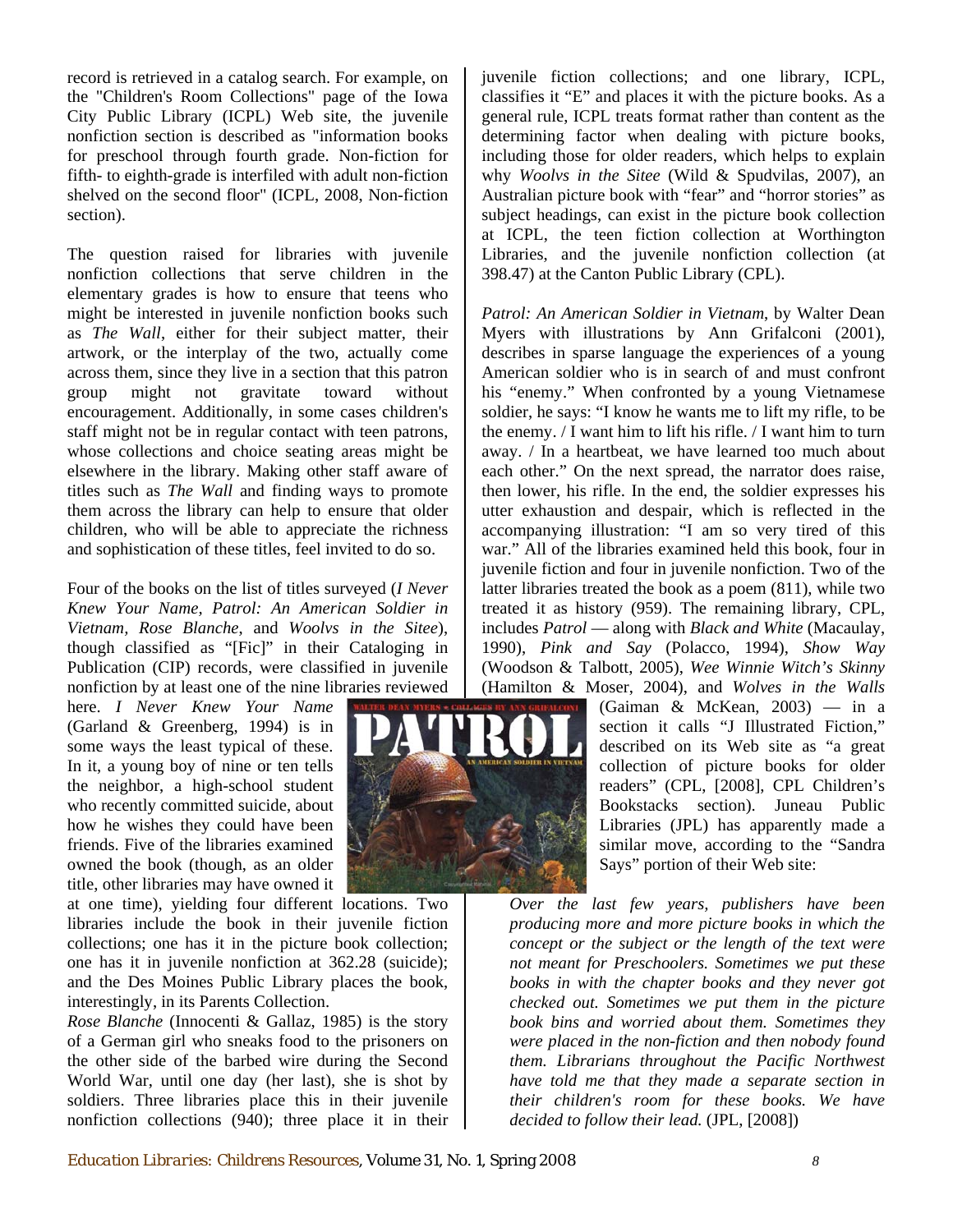CPL and JPL represent here a trend that hopefully will be written about in forthcoming professional literature to help public libraries and school libraries that might be considering this move to make the best decision for their patrons and their space.

From a purely promotional standpoint, a separate, small collection of juvenile "illustrated fiction" has a great deal of potential. This would free these books from the low picture book shelves where the thousands of other titles for younger children live, while at the same time, make them look less awkward than they do sticking out in the juvenile fiction collection. However, one concern that has been voiced about this arrangement is that it could open the door to increased requests to remove materials from "E" picture book collections. If picture books for older readers are shelved in a separate collection, then this might lead some in the community to assume that the main picture book collection truly is "E" for "everybody" (in other words, not likely to offend anyone). Patrons might begin to question why certain materials — for instance, the often challenged *And Tango Makes Three*  (Richardson, Parnell, & Cole, 2005) — are not placed with the more "mature" picture books in the other collection, though *Tango* is intended and appropriate for a preschool/primary grade audience. To find additional libraries that handle these materials similarly to the Canton Public Library and to determine whether librarians feel increased pressure to move certain materials into the special collection for older readers would be an important area for study. It would be essential, too, to see whether the separate collection of picture books for older readers actually results in increased circulation of those titles. Finally, are the readers of these picture books also chapter book readers? Do they prefer picture books generally? Are they graphic novel fans?

Although many libraries are able to place titles such as Patrol in their juvenile nonfiction collections, some titles do not lend themselves to such classification, making the idea of a separate collection appealing. *The Watertower*, an Australian import by Gary Crew with illustrations by Steven Woolman (1998), is a creepy science fiction story, in which a mysterious watertower dominates the landscape of the small town of Preston. The book is sophisticated enough in language, style of illustration, and format (the orientation of the text on the page shifts as the story unravels, so the book must be turned in order to be read) that a more sophisticated reader would find more to appreciate in the details and the ways in which the language and illustrations are used to create the mood than younger children. Six of the libraries reviewed do not own *The Watertower*, and of the remaining three, two placed it in Juvenile Fiction, despite its CIP classification "[E]", while ICPL placed it in its picture book collection. *The Composition* (Skármeta & Ruano, 2000), the story of nine-year-old Pedro's developing understanding of what it means to live under a dictatorship, and *Just One Flick of the Finger* (Lorbiecki & Diaz, 1996), a story about bullying and gun violence, also skewed toward juvenile fiction. The former title is in four juvenile fiction collections and one picture book collection, while the latter is in three juvenile fiction collections.

Not including Canton, Gaiman's *Wolves in the Walls* was represented in four picture book collections and four juvenile fiction collections (including one library with copies in each location), as well as in the Monterey Public Library youth graphic novel collection. *Wee Winnie Witch's Skinny* was placed in the picture book collection of a single library from those surveyed. Six libraries placed it with juvenile fiction (one inside the Holiday collection), one did not own the book, and Canton placed it with the illustrated fiction.

Patricia Polacco's devastating Civil War story *Pink and Say* (1994), based on an allegedly true story passed down through generations in her family, describes the friendship that develops between a black teen (Pink) and a white teen (Say) who are eventually sent to the Confederate camp at Andersonville as prisoners. While Say, Polacco's relative, survives the horror, Pink is hanged. All nine of the libraries own *Pink and Say*. Despite the weighty emotional and historical themes, six libraries place the book by format in the picture book collection, only two place the book in juvenile fiction, and Canton includes it in its illustrated fiction collection. The decision of the Duluth (Minn.) Public Library to include *Pink and Say* in the picture book collection is interesting in light of the library's collection development policy. The section defining the picture book collection states that in cases where "subject, style, illustrations and language are developmentally more appropriate for readers over the age of eight ... content takes precedence over format, and the books are usually placed in the Juvenile Fiction collection" (Duluth Public Library [DPL], 2006). The juvenile fiction section, on the other hand, is defined as containing books "of current interest as well as classics for independent readers from about grades two through six" (DPL, 2006). A case could be made that *Pink and Say* can be shared successfully with children under the age of eight; many reviews suggested age ranges of five, six, or seven and up, and DPL is in excellent company based on the other libraries examined here in its decision to place this book in its picture book collection. The Monterey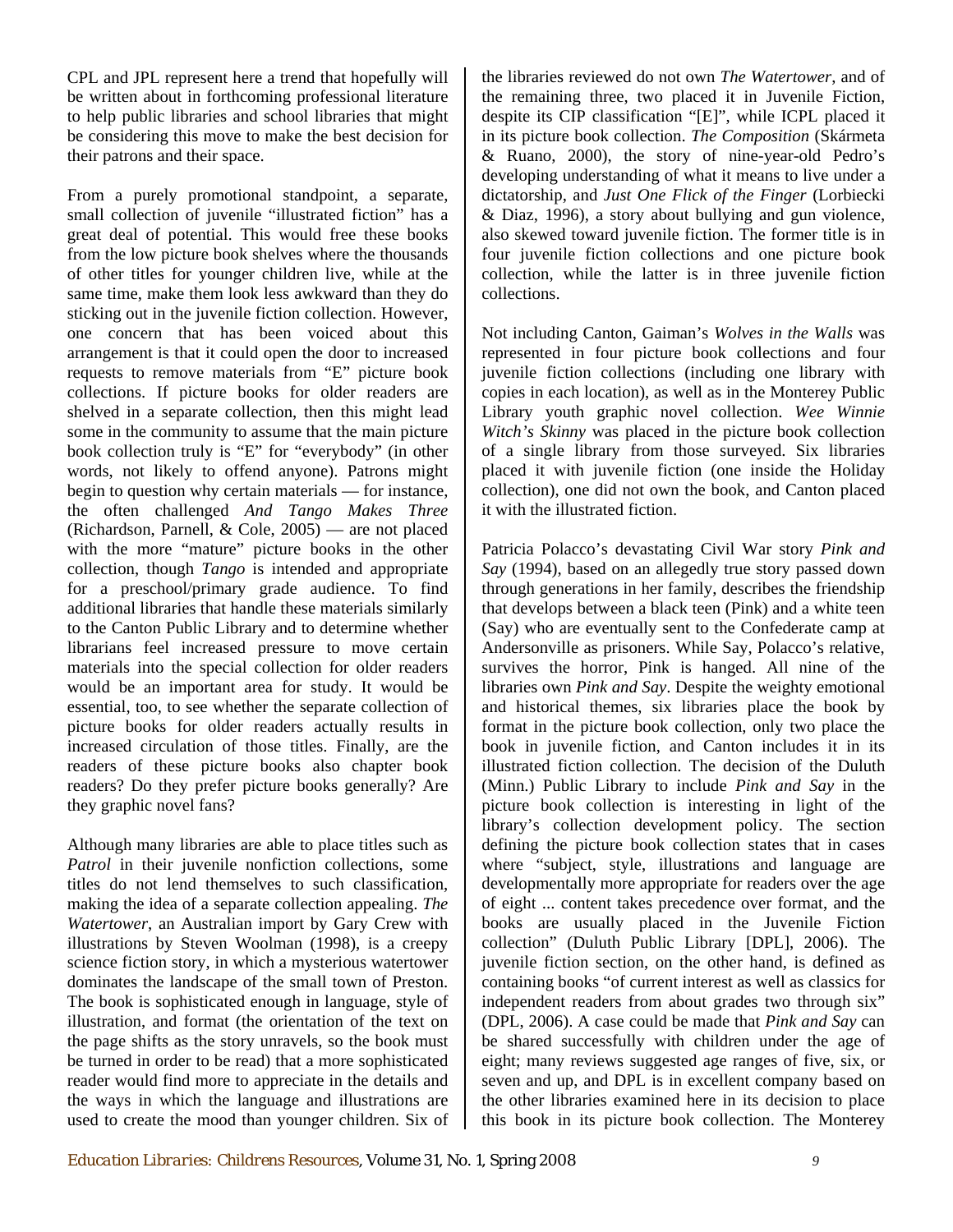Public Library (MPL) decision to place *Pink and Say* in its juvenile fiction collection is also interesting, since its policy explicitly clears the way for picture books with mature themes to remain in the picture book collection: "The picture book collection consists of titles for all ages in which illustrations are an essential part of the presentation. While many are designed for preschoolers, some are more appropriate for older children" (MPL, 2007, section X, part B). Despite the latitude granted by the policy, of the eight items MPL owns, only two of them are located in the "E" collection. Perhaps one factor in deciding where to place a picture book such as *Pink and Say* is whether it will be shared primarily between an adult and a child, or whether its primary audience will be independent child readers.

The Urbandale (Iowa) Public Library (UPL) defines its picture book collection as "board books, wordless books, concept books (alphabet, numbers, colors, shapes), classic and contemporary preschool picture book stories and fairy or folk tales" (UPL, 2003, Children's materials section). At the same time, *Wolves in the Walls*, *Black and White*, *Pink and Say*, and *Show Way* — none of which are easily characterized as "preschool picture book stories" — are all located in the picture

book collection. Eight of the titles examined were not owned by the library at the time of this writing, and it would be interesting to explore to what extent the collections as defined by the policy influence the library's commitment to purchasing picture books for older readers. It should also pointed out, however, that Urbandale is the smallest of the nine libraries, so it is not surprising that its collection would be relatively smaller and more focused.

As the varied placement of these titles within library collections indicates, even when a fairly straightforward policy is in place that defines the scope of library collections, the best home for these picture books for older readers is rarely obvious. Libraries, even CPL with its illustrated fiction collection, appear to look at each picture book for older readers individually to determine where the item best belongs, with decisions driven by a desire to make the materials most accessible to their intended audience.

No matter how or where these individual titles are classified and located on the shelves and in the catalog, there are several things that librarians can do to spread the word about these titles to patrons. First, librarians page fantasy novel with one for an unpaged picture book volume that is equally interesting? Librarians could also facilitate exploration of these titles by creating and promoting booklists that either include picture books along with other formats or that focus exclusively on picture books for older readers. If a special collection of materials is out of the question, perhaps a highly visible display featuring these items and enticing older child readers to check them out would be a possibility.

can routinely use picture books for older readers in booktalks. Why not follow a teaser for the newest 700-

All signs indicate that picture books for older readers will continue to be published in greater numbers, and with authors such as Walter Dean Myers experimenting with the format, these books will continue to receive critical



#### **Children's Books Cited**

- Crew, G., & Woolman, S. (1998). *The watertower*. Brooklyn, NY: Crocodile Books.
- Gaiman, N., & McKean, D. (2003). *The wolves in the walls*. New York: HarperCollins.
- Garland, S., & Greenberg, S. (1994). *I never knew your name*. New York: Ticknor & Fields.
- Hamilton, V., & Moser, B. (2004). *Wee Winnie Witch's Skinny: An original African American scare tale*. New York: Blue Sky Press.
- Innocenti, R., & Gallaz, C. (1985). *Rose Blanche*. Mankato, MN, USA: Creative Education.
- Lorbiecki, M., & Diaz, D. (1996). *Just one flick of a finger*. New York: Dial Books.
- Macaulay, D. (1990). *Black and white*. Boston: Houghton Mifflin.
- Myers, W. D., & Grifalconi, A. (2001). *Patrol: An American soldier in Vietnam*. New York: HarperCollins.
- Polacco, P. (1994). *Pink and Say*. New York: Philomel Books.
- Richardson, J., Parnell, P., & Cole, H. (2005). *And Tango makes three*. New York: Simon & Schuster Books for Young Readers.
- Selznick, B. (2007). *The invention of Hugo Cabret.* New York: Scholastic Press.
- Sís, P. (1996). *Starry messenger: A book depicting the life of a famous scientist, mathematician, astronomer, philosopher, physicist, Galileo Galilei*. New York: Farrar Straus Giroux.
- ———. (2003). *The tree of life: A book depicting the life of Charles Darwin; Naturalist, geologist & thinker*. New York: Frances Foster Books.

*Education Libraries: Childrens Resources*, Volume 31, No. 1, Spring 2008 *10*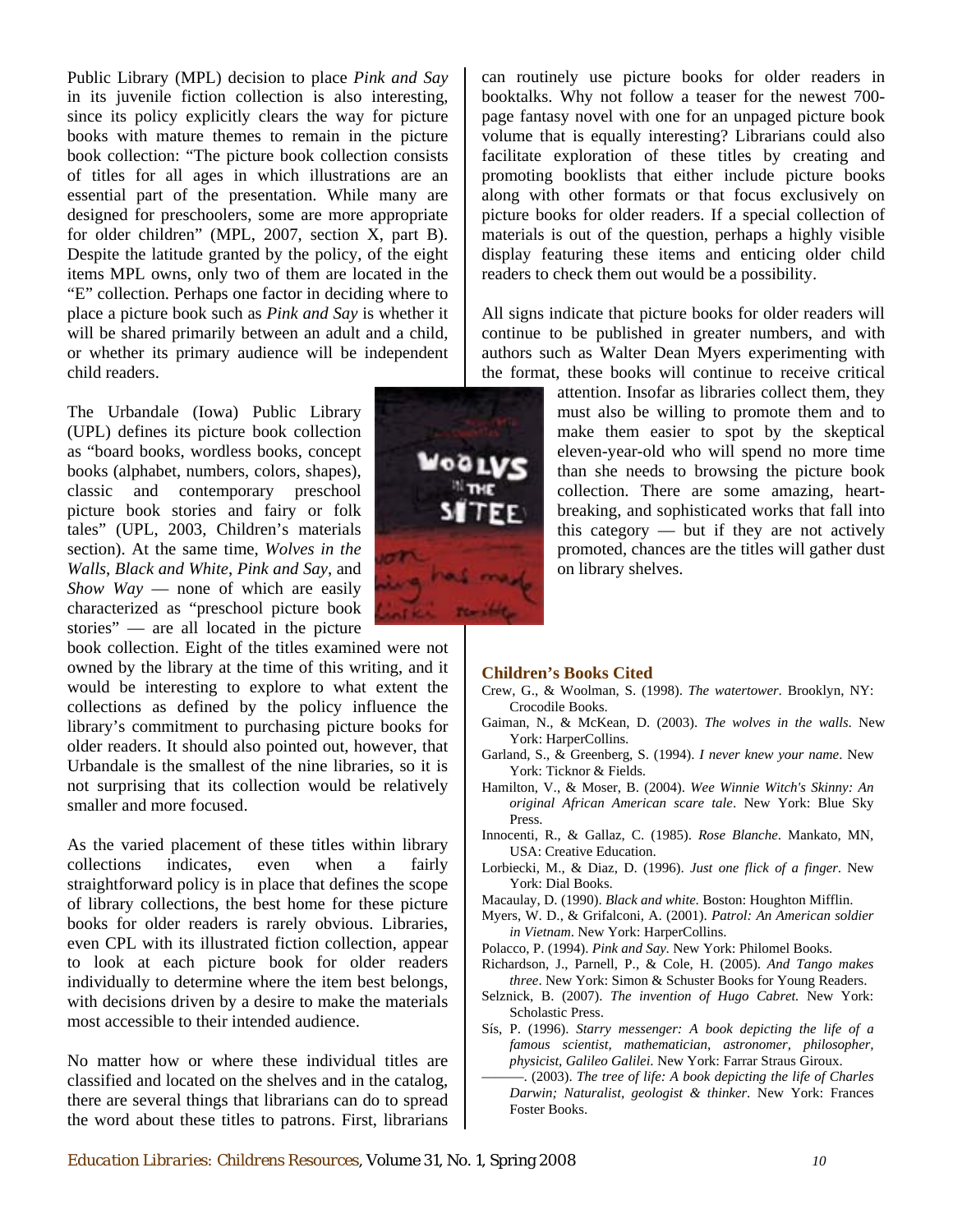———. (2007). *The wall: Growing up behind the Iron Curtain*. New York: Frances Foster Books.

- Skármeta, A., Amado, E., & Ruano, A. (2000). *The composition*. Toronto: Groundwood Books.
- Wild, M., & Spudvilas, A. (2007). *Woolvs in the sitee*. Asheville, NC: Front Street.
- Woodson, J., & Talbott, H. (2005). *Show way*. New York: G. P. Putnam's Sons.

Other Works Cited

- Ammon, B. D., & Sherman, G. W. (1996). *Worth a thousand words: An annotated guide to picture books for older readers*. Englewood, CO: Libraries Unlimited.
- Association for Library Service to Children. Terms and criteria: John Newbery Medal. Retrieved January 31, 2008, from [http://www.ala.org/ala/alsc/awardsscholarships/](http://www.ala.org/ala/alsc/awardsscholarships/literaryawds/newberymedal/newberyterms/newberyterms.htm) [literaryawds/newberymedal/newberyterms/newberyterms.htm.](http://www.ala.org/ala/alsc/awardsscholarships/literaryawds/newberymedal/newberyterms/newberyterms.htm)
- Beach, K. (2007). [Review of the book *The Wall*]. *Voice of Youth Advocates*, 30(5).
- Bishop, R. S., & Hickman, J. (1992). Four or fourteen or forty: Picture books are for everyone. In Susan Benedict and Lenore Carlisle (Eds.), *Beyond words: picture books for older readers and writers*. Portsmouth, N.H.: Heinemann.
- Canton Public Library. ([2008]). CPL Children's Bookstacks. Retrieved February 8, 2008, from <http://cantonpl.org/kids/tour/bookstx.html>.
- Duluth Public Library. (2006). Collection development policy: Youth services. Retrieved February 6, 2008, from <http://www.duluth.lib.mn.us/Policies/YouthServices.html>.
- Galda, L., & Cullinan, B. E. (2005). *Literature and the child*. Belmont, CA: Wadsworth/Thomson Learning.
- Henry, R., & Simpson, C. (2001). Picture books & older readers: A match made in heaven. *Teacher Librarian*, 28(3). Retrieved July 17, 2007, from *Academic Search Elite* database.
- *Horn Book* fanfare: Our choices for the best books of 2007. *Horn Book* 84(1).
- Horning, K. T. (1997). *From cover to cover: Evaluating and reviewing children's books*. New York, NY: HarperCollins.
- Juneau Public Libraries. ([2008]). Sandra says: Juvenile illustrated fiction. Retrieved February 8, 2008, from [http://www.juneau.org/library/kids/jif.php.](http://www.juneau.org/library/kids/jif.php)
- Lukehart, Wendy. (2007). [Review of the book *The Wall*]. *School Library Journal*, 53(8), 139-140.
- Monterey Public Library. Collection development policy. Retrieved February 8, 2008, from <http://www.monterey.org/library/cdp/cdp1.html>.
- Sullivan, M. (2005). *Fundamentals of children's services*. Chicago: American Library Association.
- Urbandale Public Library. (2003). Collection development Retrieved February 8, 2008, from<br>bandalelibrary.org/CollectionDevelopmentPolicy.html .urbandalelibrary.org/CollectionDevelopme
- Wolfenbarger, C., & Sipe, L. (2007). A unique visual and literary art form: Recent research on picturebooks. *Language Arts*, *84(3)*, 273-280.



Mikki Smith is a Reference/Technical Services Librarian at Cornell College in Mt. Vernon, Iowa, which also serves the Mt. Vernon community. She graduated from the School of Library and Information Science at the Studies from the UI Center for University of Iowa in July 2007, and also earned a graduate certificate in Book

services for young people. the Book. Among her interests are the history of children's literature, past and current trends in publishing for children and young adults, and issues related to library

#### [smimikki@gmail.com](mailto:smimikki@gmail.com)



#### **Table 1 KEY:**

- $CPL =$  Canton (Mich.) Public Library
- DMPL= Des Moines (Iowa) Public Library Central Library
- $DPL =$  Duluth (Minn.) Public Library Main Library
- $ICPL =$  Iowa City (Iowa) Public Library
- $KCPL =$  Kenton County (Ken.) Public Library Mary Ann Mongan Covington Branch
- $MPL =$  Monterey (Calif.) Public Library
- $RPL =$  Racine (Wisc.) Public Library
- $UPL =$  Urbandale (Iowa) Public Library
- WL = Worthington (Ohio) Libraries Old Worthington Library